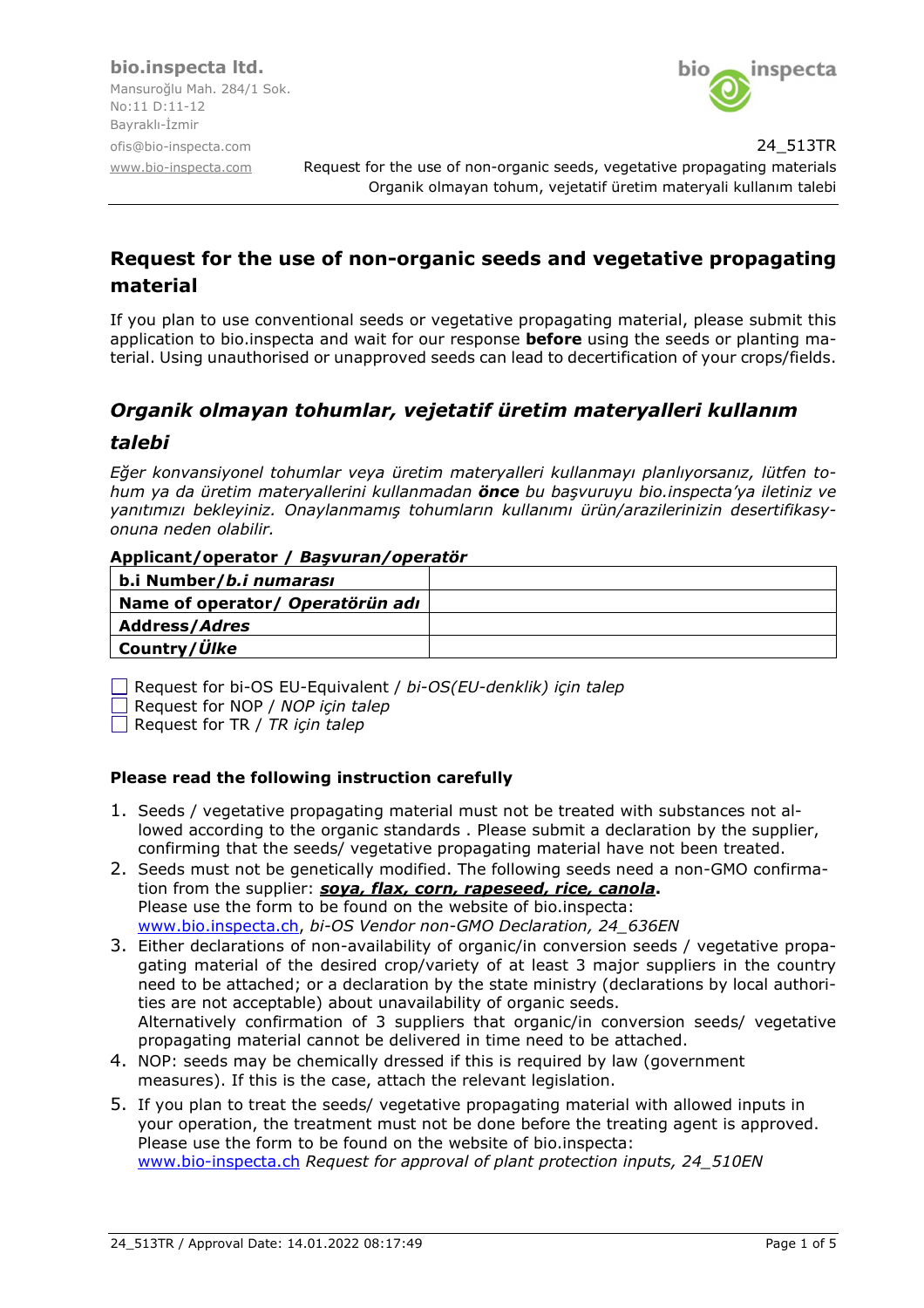

## *Lütfen aşağıdaki talimatları dikkatlice okuyunuz*

- *1. Tohum/vejetatif üreme materyali, organik standartlara göre izin verilmeyen maddelerle kaplanmamış olmalıdır. Belirtilen tohumlar/vejetatif üreme materyali için tedarikçiden bunların kaplanmamış olduğuna dair beyan iletin.*
- *2. Tohumlar genetik modifiye olmamalıdır. Aşağıdaki tohumlar için tedarikçinin GDO içermez beyanı olmalıdır: soya, keten tohumu, mısır, kolza, pirinç, kanola Lütfen bio.inspecta web sayfasındaki formu kullanınız. www.bio-inspecta.com , bi-OS Vendor non-GMO Declaration, 24\_636TR*
- *3. Ürün/çeşidin organik/geçiş tohumlarının/ vejetatif üreme materyalinin bulunamadığına dair, ülkedeki 3 büyük tedarikçiden alınan deklarasyon veya bakanlık beyanı (yerel yetkililerin beyanları kabul edilmez) eklenmelidir. Alternatif olarak, organik/geçiş tohumlarının/vejetattif üreme materyalinin zamanında sevk edilemediğine dair 3 tedarikçiden alınan teyit eklenmelidir.*
- *4. NOP: Eğer yasalar tarafından gerekli görülürse(devletin önlemleri) tohumlar kimyasal olarak kaplanabilir. Eğer böyle ise, ilgili mevzuatı ekleyin*
- *5. Eğer faaliyetinizde izin verilen girdiler ile tohumları/vejetatif üreme materyalini kaplamak istiyorsanız, uygulama, kaplama maddesi onaylanmadan yapılmamalıdır. Lütfen bio.inspecta'nın web sayfasında bulunan formu kullanın: www. bio-inspecta.com , 24\_510TR: Bitki koruma ürünleri onay talebi*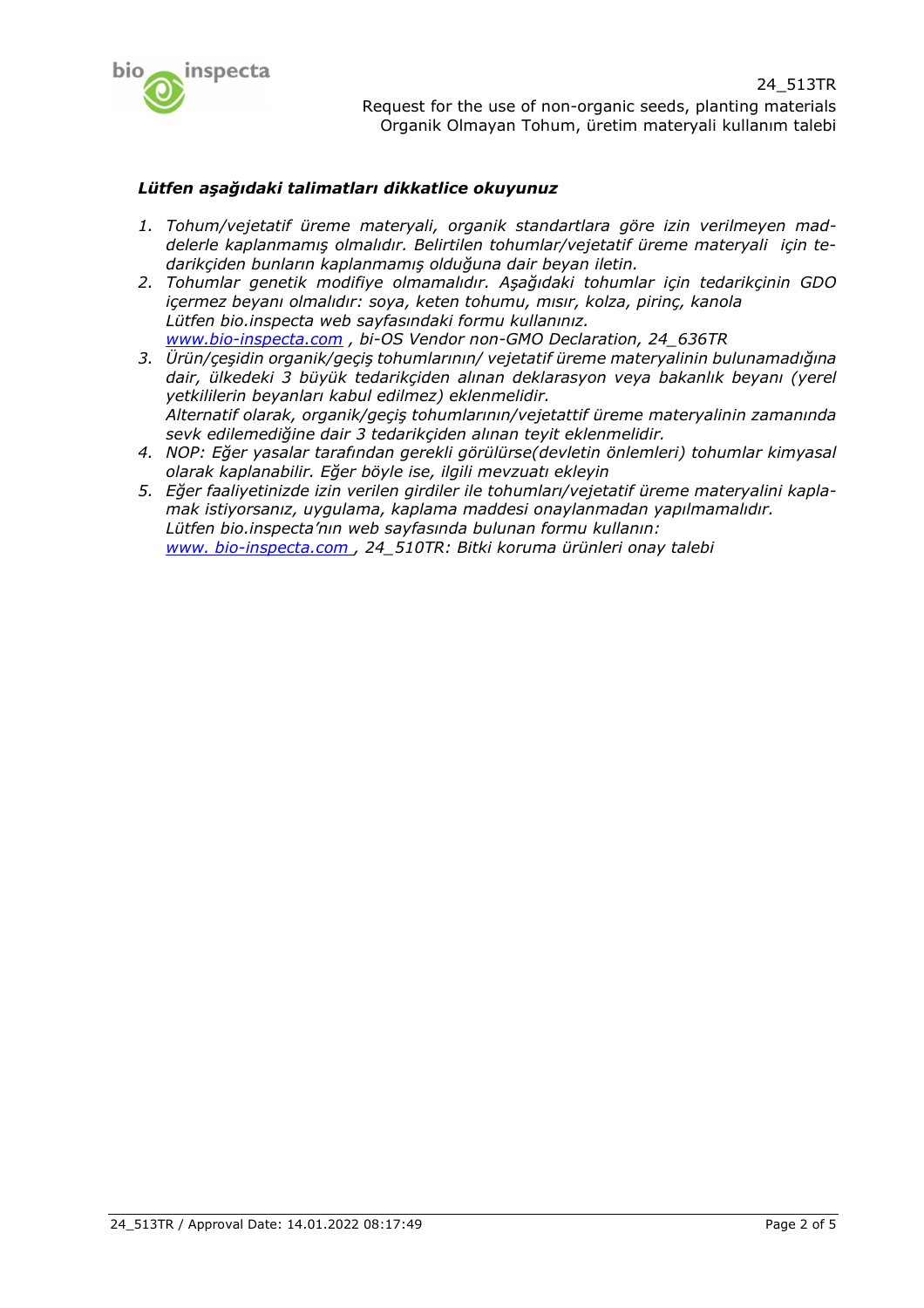

Request for the use of non-organic seeds, planting materials<br>Organik Olmayan tohum, üretim materyali kullanım talebi

| <b>Crop</b><br>Ürün | Variety<br>Çeşit | <b>Hybrid</b><br>or CMS<br>(for BSO<br>only)<br><b>Hibrit</b><br>veya<br><b>CMS</b><br>(yalnızca<br>BSO için) | Supplier:<br><b>Adress &amp;</b><br>Website<br>Üretici:<br><b>Adres ve</b><br>web sayfası | Seeds are<br>not chemi-<br>cally treated<br>(dressed)<br><b>Tohumlar</b><br>kimyasal<br>olarak işlen-<br>memiş(kaplan<br>mamış) | Seeds are not<br>genetically<br>modified/To-<br>humlar genetik<br>modifiye<br>değildir | Needed<br>quantity<br>(kg)<br>Gerekli<br>miktar(kg) | Kg/ha | <b>Surface</b><br>plant to<br>be sown<br>with<br>(ha)<br>Ürünün<br>yetiştirile<br>ceği<br>alan(ha) | Month<br>of<br>sowing<br><b>Ekim</b><br>yapılan<br>ay | nedeni<br><b>Organic or</b><br>in conver-<br>sion seeds<br>are not avail-<br>able in the<br>country<br>Organik veya<br>geçiş to-<br>humları ülkede<br>mevcut değildir. | Reason for non-organic seed<br>Organik olmayan tohum kullanım<br>No supplier is able<br>to deliver the<br>seeds before<br>sowing, although<br>it was ordered in<br>time<br>Zamanında sipariş<br>verilmesine rağmen<br>ekimden önce hiçbir<br>tedarikçi tohumları<br>sevk edememiştir. | <b>Approval by</b><br>certifier<br><b>Sertifikerin</b><br>onayı<br>The certifier<br>approves and<br>indicates for<br>which stand-<br>ard<br>Sertifiker<br>onaylar ve<br>hangi standart<br>olduğunu belir-<br>tir.                                                                                                                                      |
|---------------------|------------------|---------------------------------------------------------------------------------------------------------------|-------------------------------------------------------------------------------------------|---------------------------------------------------------------------------------------------------------------------------------|----------------------------------------------------------------------------------------|-----------------------------------------------------|-------|----------------------------------------------------------------------------------------------------|-------------------------------------------------------|------------------------------------------------------------------------------------------------------------------------------------------------------------------------|---------------------------------------------------------------------------------------------------------------------------------------------------------------------------------------------------------------------------------------------------------------------------------------|--------------------------------------------------------------------------------------------------------------------------------------------------------------------------------------------------------------------------------------------------------------------------------------------------------------------------------------------------------|
|                     |                  |                                                                                                               |                                                                                           |                                                                                                                                 |                                                                                        |                                                     |       |                                                                                                    |                                                       |                                                                                                                                                                        |                                                                                                                                                                                                                                                                                       | $\square$ bi-OS<br>$\square$ NOP<br>$\square$ BSO<br>$\Box$ TR<br>$\square$ bi-OS<br>$\square$ NOP<br>$\square$ BSO<br>$\Box$ TR<br>$\overline{\Box}$ bi-OS<br>$\square$ NOP<br>$\square$ BSO<br>$\Box$ TR<br>$\square$ bi-OS<br>$\square$ NOP<br>$\square$ BSO<br>$\Box$ TR<br>$\overline{\Box}$ bi-OS<br>$\square$ NOP<br>$\square$ BSO<br>$\Box$ TR |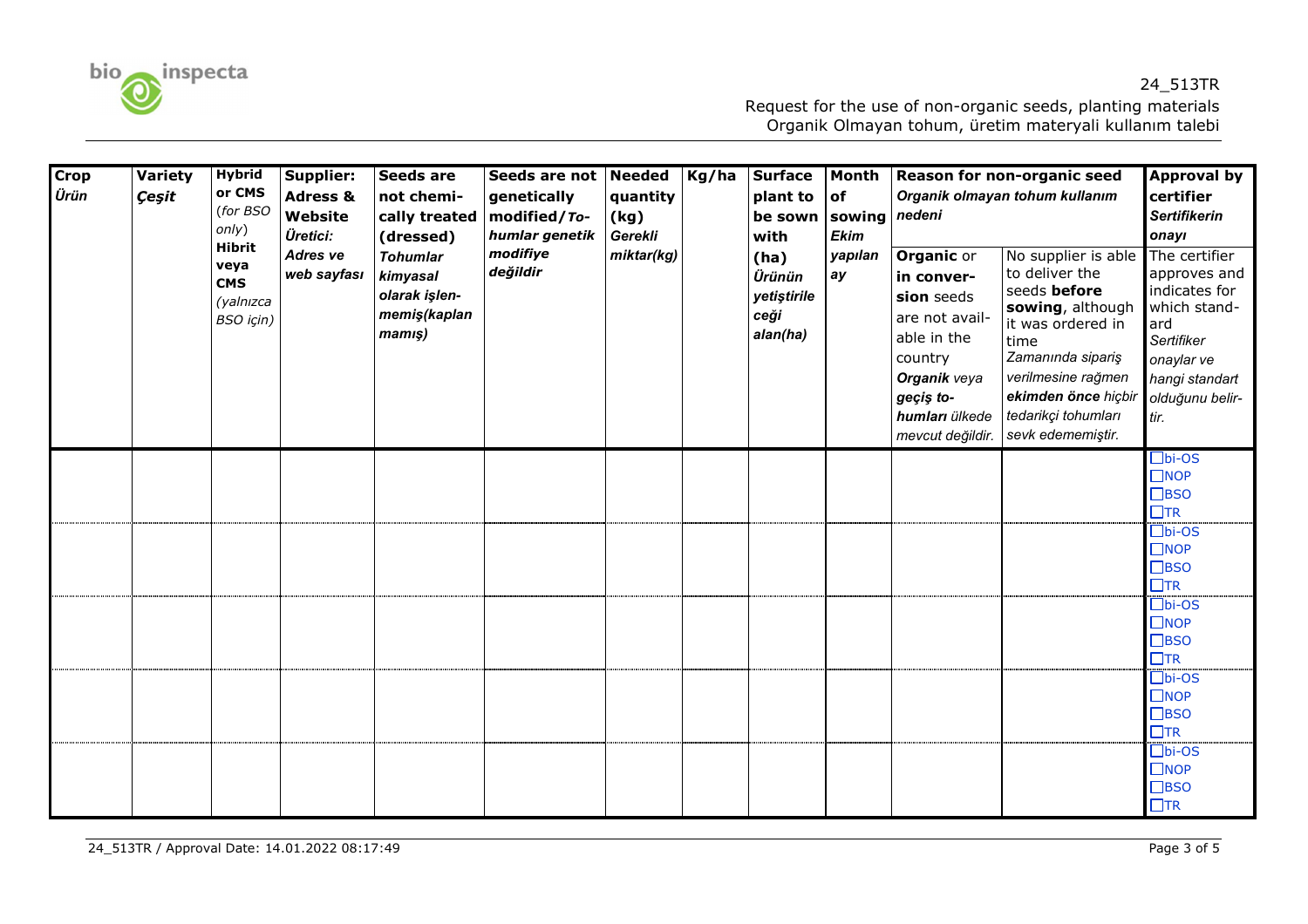

## **Attachments / Ekler:**

 $\Box$  3 declarations of seed suppliers stating non-availability of organic/in conversion seeds/vegetative propagating material / *Organik/Geçiş tohumlarının/vejetatif üreme materyalinin bulunmadığına dair tohum tedarikçilerinden 3 deklarasyon* 

 $\Box$  Declaration of state ministry stating non-availability of organic/ in conversion seeds/ vegetative propagating material / *Organik / geçiş tohumlar / Vejetatif üreme materyali bulnumadığına dair bakanlık beyanı*

 3 confirmations of seed suppliers that seed can not be delivered before sowing / *Ekimden önce sevk edilemediğine dair tohum tedarikçilerinden 3 onay.* 

 $\Box$  Non-treatment declaration by seed/vegetative propagating material supplier / Tohum/vejetatif üreme materyali tedarikçisinden kaplanmamıştır beyanı



*Vendor Declaration non-GMO, 24\_636,* filled and signed by seed supplier / *GDOiçermez beyanı, 24\_636, tohum tedarikçisi tarafından doldurulup imzalanmış* 

 *NOP:* Legislation that dressing is required by law / *Kaplama, yasalar tarafından talep edilmektedir.* 

 $\Box$ *BSO*: Information about nature of variety in case of Hybrid or CMS / Hibrit veya CMS durumunda çeşitliliğin doğası hakkında bilgi

### **Is seed imported from EU member states?**

### *Tohum, EU üye ülkelerden mi ithal edilmiştir?*

 $\Box$  Yes / Evet  $\Box$  No / Hayır

### **In case the seed is imported from EU member states:**

### *Eğer tohum EU üye ülkelerden ithal edilmiş ise:*

- The desired organic variety is not registered in organicXseeds / *Organik çeşit organicXseeds'de kayıtlı değildir http://www.organicxseeds.com/international/countryselect*
- None of the registered alternatives of the same species are appropriate / *Aynı türün kayıtlı alternetiflerinin hiçbiri uygun değildir.*

Explanation why the alternatives are inappropriate:

*Alternatiflerin neden uygun olmadığını açıklayın:* 

…………………………………………………………………………………………………………………………………….

…………………………………………………………………………………………………………………………………….

| Signature by the operator<br>Operatör tarafından imzalanacaktır |                        |                                  |  |  |  |  |
|-----------------------------------------------------------------|------------------------|----------------------------------|--|--|--|--|
| Place/Date / Yer/Tarih                                          | Signature/ <i>Imza</i> | Name and function/ Isim ve görev |  |  |  |  |